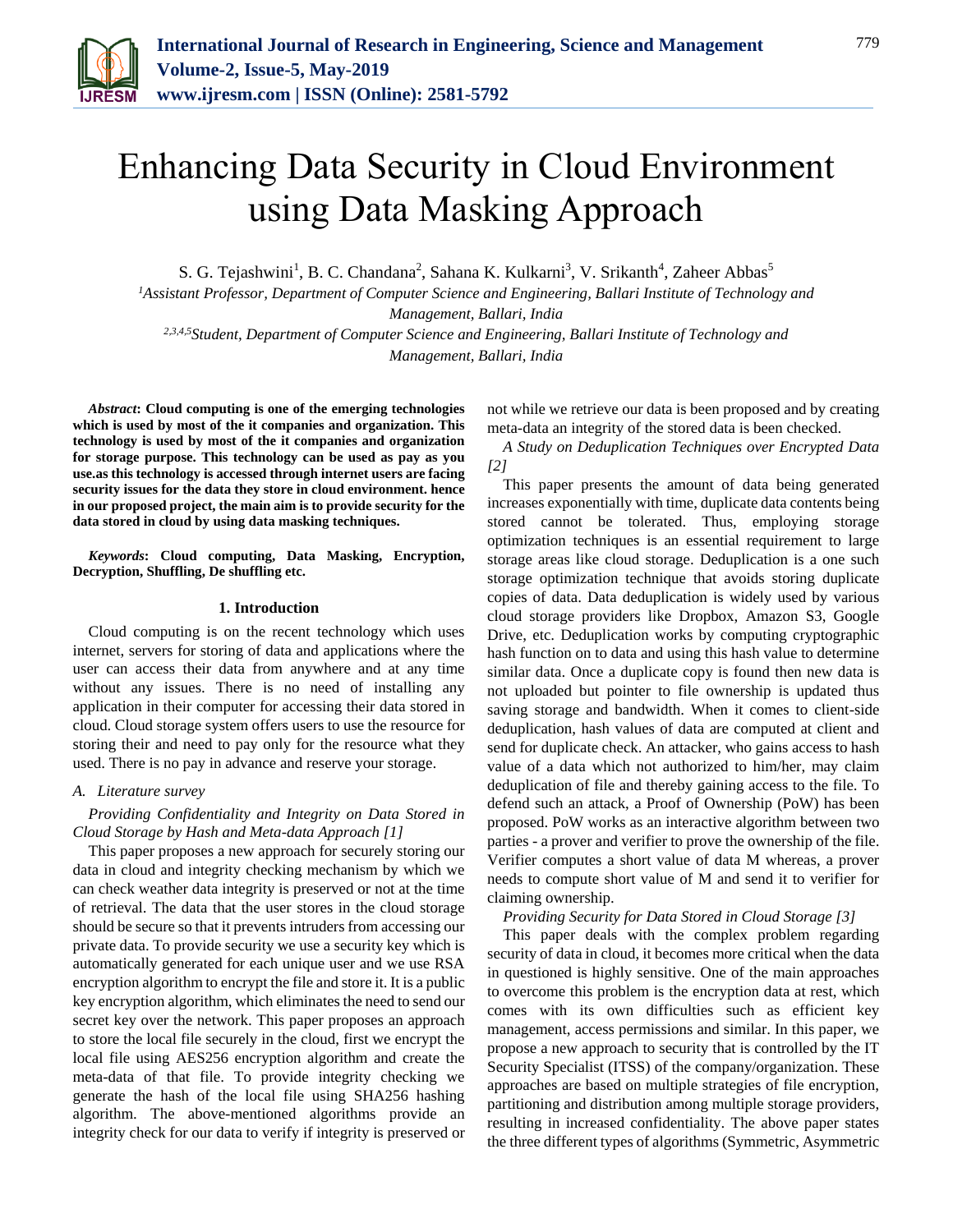

and Hybrid). Three symmetric algorithms: AES, DES, Triple DES and three asymmetric algorithms: RSA Diff-Hellman and El Gamal, as well as hybrid algorithms (combination of both symmetric and asymmetric algorithms). The proposed model for security in cloud is possible in different working conditions, especially for those environments that work is based on sensitive data and for those companies that still hesitates to deploy in cloud.

*A Study of Data Storage Security Issues in Cloud Computing [4]*

This paper discusses the techniques that are used for secure data storage in cloud, security stands and privacy stand as major problem in cloud. We are using secure co-processor as part of the cloud infrastructure to enable efficient encrypted storage of sensitive data. Basically, SCP is a tamper-resistant hardware capable of limited general-purpose computation. When installed on the server, it is capable of performing local computations that are completely hidden from the server. For ensuring confidentiality, cryptographic encryption algorithms and strong authentication mechanisms can be used. Encryption is the process of converting the data into a form called cipher text that can be understood only by the authorized users. Data security is the major threat in cloud computing. Due to this many organizations are not willing to move into cloud environment. To overcome this, confidentiality, integrity, availability should be encapsulated in a CSP's Service- Level Agreement (SLA) to its customers. Otherwise ensure that any sensitive information is not put into a public cloud and if any it is to be stored in encrypted form.

# *Survey on Cloud Computing and Data Masking Techniques [5]*

In this paper security is most important issue in cloud computing. Data masking is the process of hiding original data with random characters or data. The main purpose of data masking is to protect data that is classified as personal identifiable data or sensitive data. In data masking data may be altered in different methods including encryption, character stuffing and character of word substitution. Different types of data masking techniques are i) Substitution- technique consists of randomly replacing the contents of a column of data with information that looks similar but is completely unrelated to the real details. ii) Shuffling- the data is randomly shuffled with the column. Shuffling is effective for small amounts of data. iii) Encryption- The Encryption technique algorithmically mix-up the data. This usually does not leave the data looking realistic and can sometimes make the data larger. Encryption also destroys the formatting and look and feel of the data. Encrypted data rarely looks meaningful; in fact, it usually looks like binary data.

# *B. Problem identification*

The data which is stored in the cloud needs to be secure so that there must be no data leaks or access of the data from an intruder. This involves the use of the encryption techniques that provide the security to the data, and also use of the masking techniques to improve the security measures over the cloud.

We have designed and developed a system for preserving security of data being uploaded to and retrieved from the cloud.

#### **2. Proposed system**

For the data that is stored in the cloud, the users can access and retrieve the data whenever the user wants. And this made cloud very popular and mostly used and preferred one. But in the cloud, providing security is the most challenging task. Security is the major concern for the data that is stored in cloud. We have proposed a system that uses the "Data Masking Approach" to ensure the security of the data in the cloud that is stored by the users.

# *A. Architectural Design*



Fig. 1. Architectural diagram

The above diagram represents the work flow of our approach, in this the user first needs to login himself where user can upload or download file. While the user is uploading the file, the "Shuffling" of the file takes place and then the "Encryption" of the data is also done to provide the security to the file and then it is uploaded to the user cloud. By this the user has securely stored data in the cloud. If the user wants to download his file, then the decryption key is provided, by using the key the user can download his file. While the user is downloading, the file which was encrypted and shuffled gets "Decrypted" and "De Shuffled" and the user obtains original file which user used while uploading it to the cloud. By this approach the user can manage his data in the cloud in a much more secure way.

#### **3. Methodology**

*Sign up*: The user first needs to create his account by giving credentials like name, phone number, email id, etc.

LOGIN: The user needs to login by giving the login credential like email and password.

*Upload:* Once the user logins he can upload his data to cloud so that data will be secured. After uploading the data, data will be shuffled and even data will be encrypted. Once this process is completed the data will be stored in the cloud.

*Shuffling:* While the user uploads the file, then the process of shuffling takes place, which secures the data of the user in the cloud.

*Encryption:* The encryption takes place right after the shuffling. In the encryption the file is encrypted. The encryption is carried out by using AES ALGORITHM (256 bytes).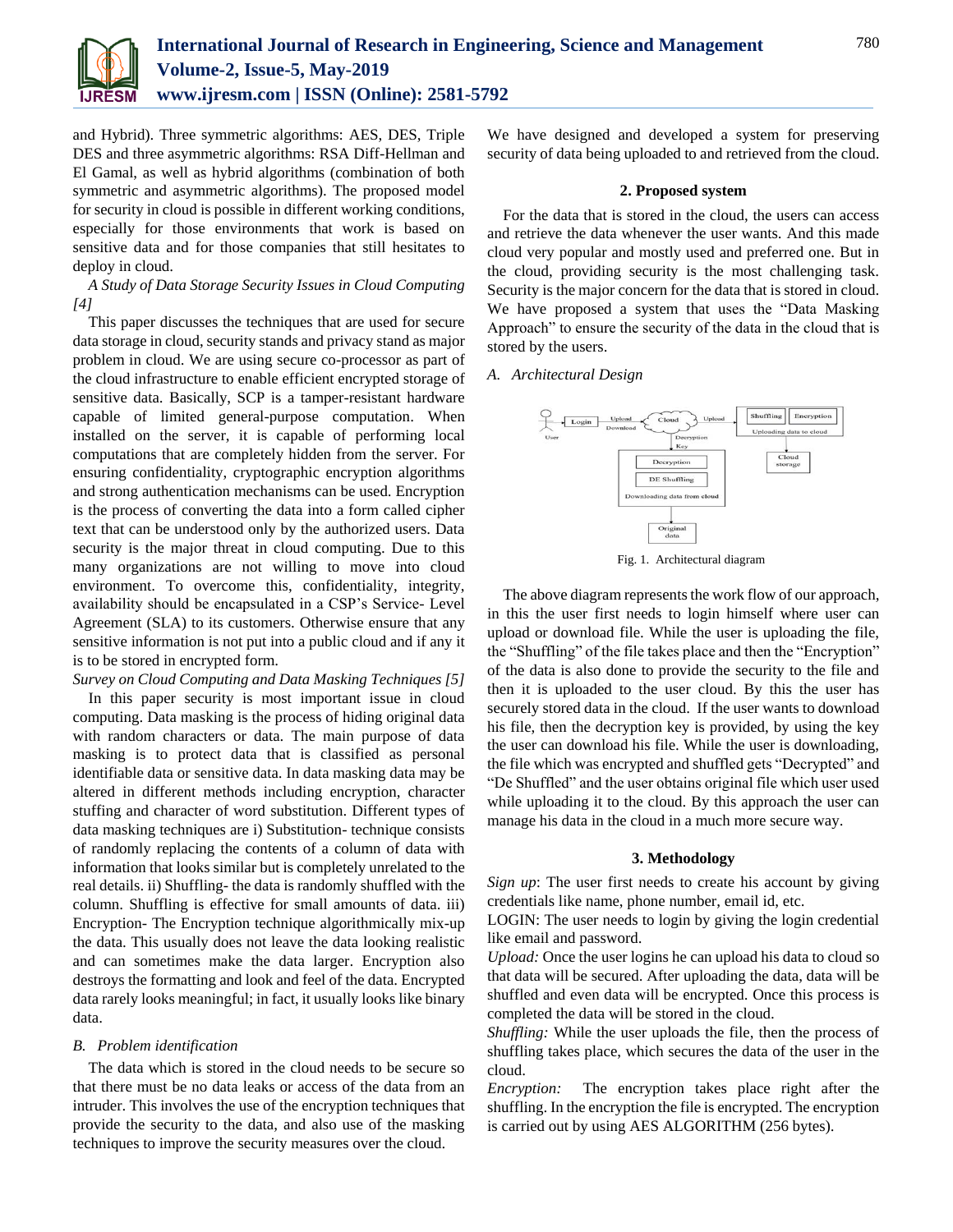

# **International Journal of Research in Engineering, Science and Management Volume-2, Issue-5, May-2019 www.ijresm.com | ISSN (Online): 2581-5792**

*Download:* If the user request for downloading of the data, the data stored in the cloud will be retrieved, while retrieving the data, the data undergoes decryption and de shuffling. Once this process is completed the user can view his data or can download it.

*Decryption:* When the user downloads the file, which was encrypted and stored in the cloud. While downloading the file, the file gets decrypted.

*De shuffling:* Soon after the process of decryption, while downloading the process of de shuffling takes place. After this the user obtains the original file which was uploaded at the beginning.





# **5. Conclusion**

The cloud systems are mainly used to store the data, we can store the data in a large amount. The data to be stored in the cloud must be in a secured way. We have designed and developed a system that provides security for the file of the user. The file gets shuffled and encrypted while uploading whereas decrypted and de shuffled while downloading, by doing so the file in the cloud in secured in much more precise way.

# **References**

- [1] Jeet Vyas, Prashant Modi "Providing Confidentiality and Integrity on Data Stored in Cloud Storage by Hash and Meta-Data Approach". International Journal of Advance Research in Engineering, Science and Technology, volume-4, Issue-5, May-2017.
- [2] Akhila K, Amal Ganesh, Sunitha C, "A Study on Deduplication Techniques over Encrypted Data," Fourth International Conference on Recent Trends in Computer Science & Engineering, 2016.